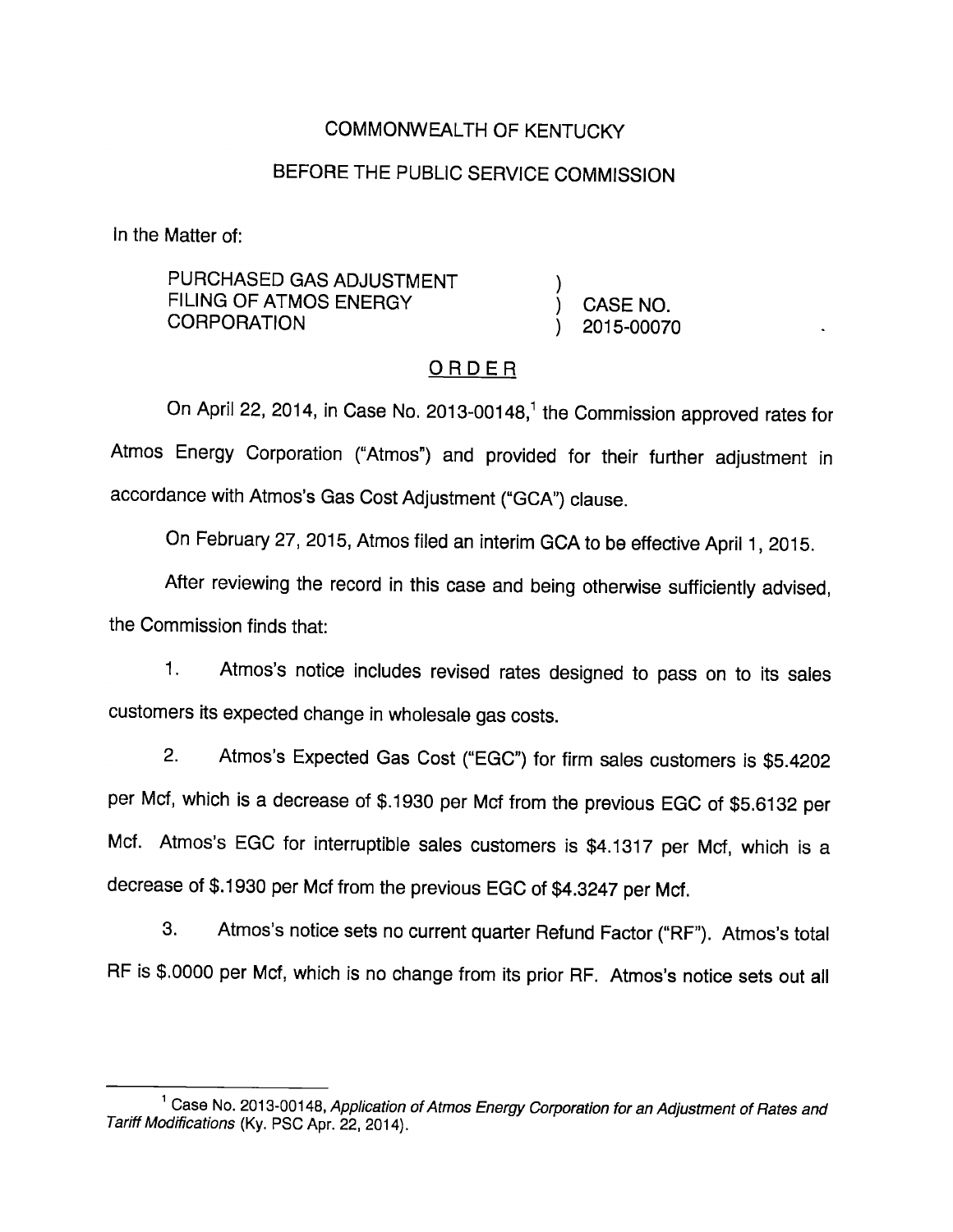previously approved RFs at \$0 due to Atmos's having already refunded all pipeline refunds to its customers.

4. Atmos's notice sets out its current Correction Factor ("OF") of \$.1256 per Mcf, which is no change from its previous OF.

5. Atmos's notice sets out its Performance Based Rate Recovery Factor ("PBRF") of \$.1527 per Mcf, which is no change from its previous CF.

6. Atmos's GOAs are \$5.6985 per Mcf for firm sales customers and \$4.4100 per Mcf for interruptible sales customers. The impact on firm sales customers is a decrease of \$.1930 per Mcf from the previous GCA of \$5.8915 per Mcf. The impact on interruptible sales customers is a decrease of \$.1930 per Mcf from the previous OCA of \$4.6030 per Mcf.

7. The rates in the Appendix are fair, just and reasonable, and should be approved for final meter readings by Atmos on and after April 1, 2015.

IT IS THEREFORE ORDERED that:

1. The rates in the Appendix to this Order are approved for final meter readings on and after April 1, 2015.

2. Within 20 days of the date of this Order, Atmos shall file with this Commission, using the Commission's electronic Tariff Filing System, revised tariff sheets setting out the rates approved herein and reflecting that they were approved pursuant to this Order.

Case No. 2015-00070

 $-2-$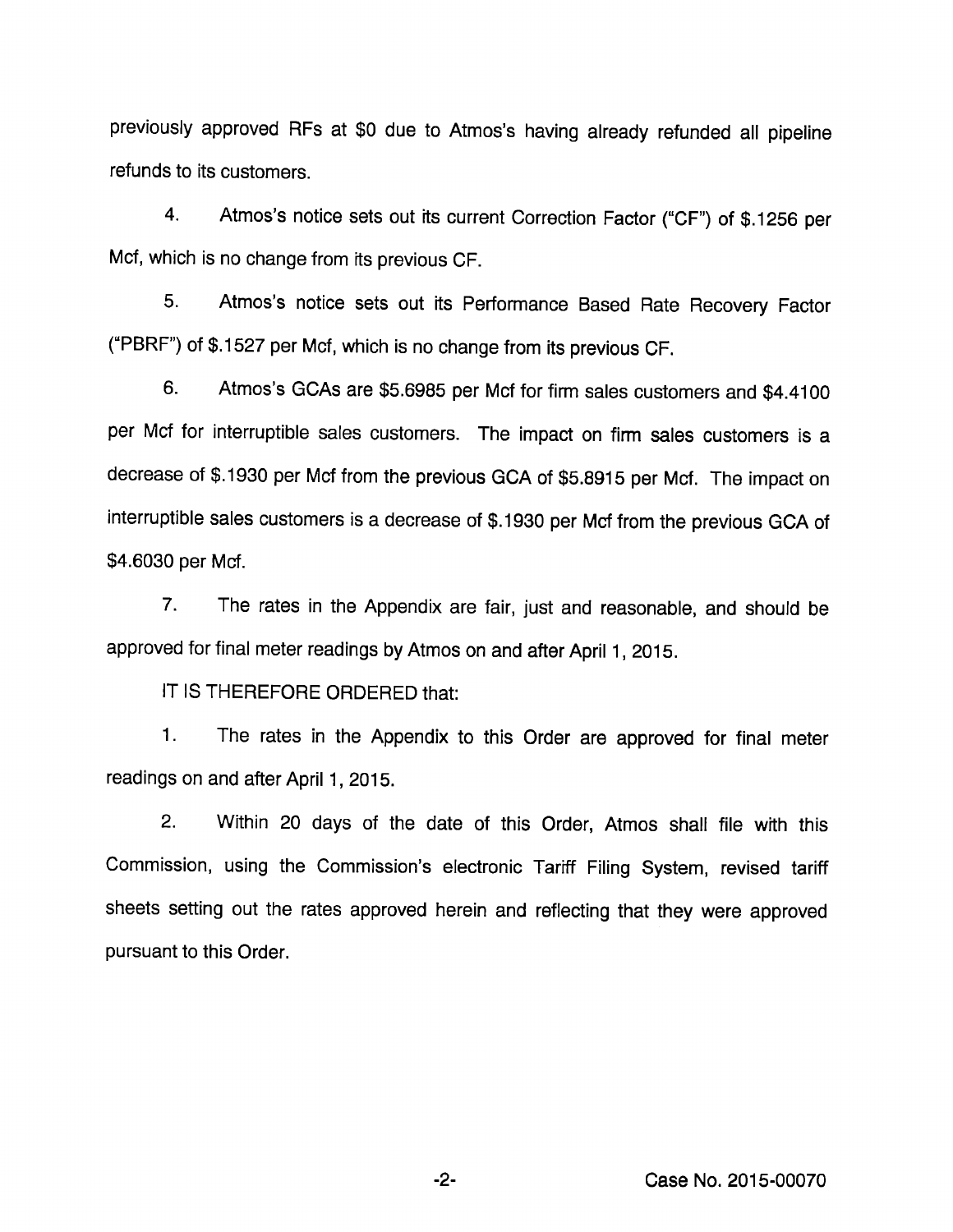By the Commission



ATTES Executive Director

Case. No 2015-00070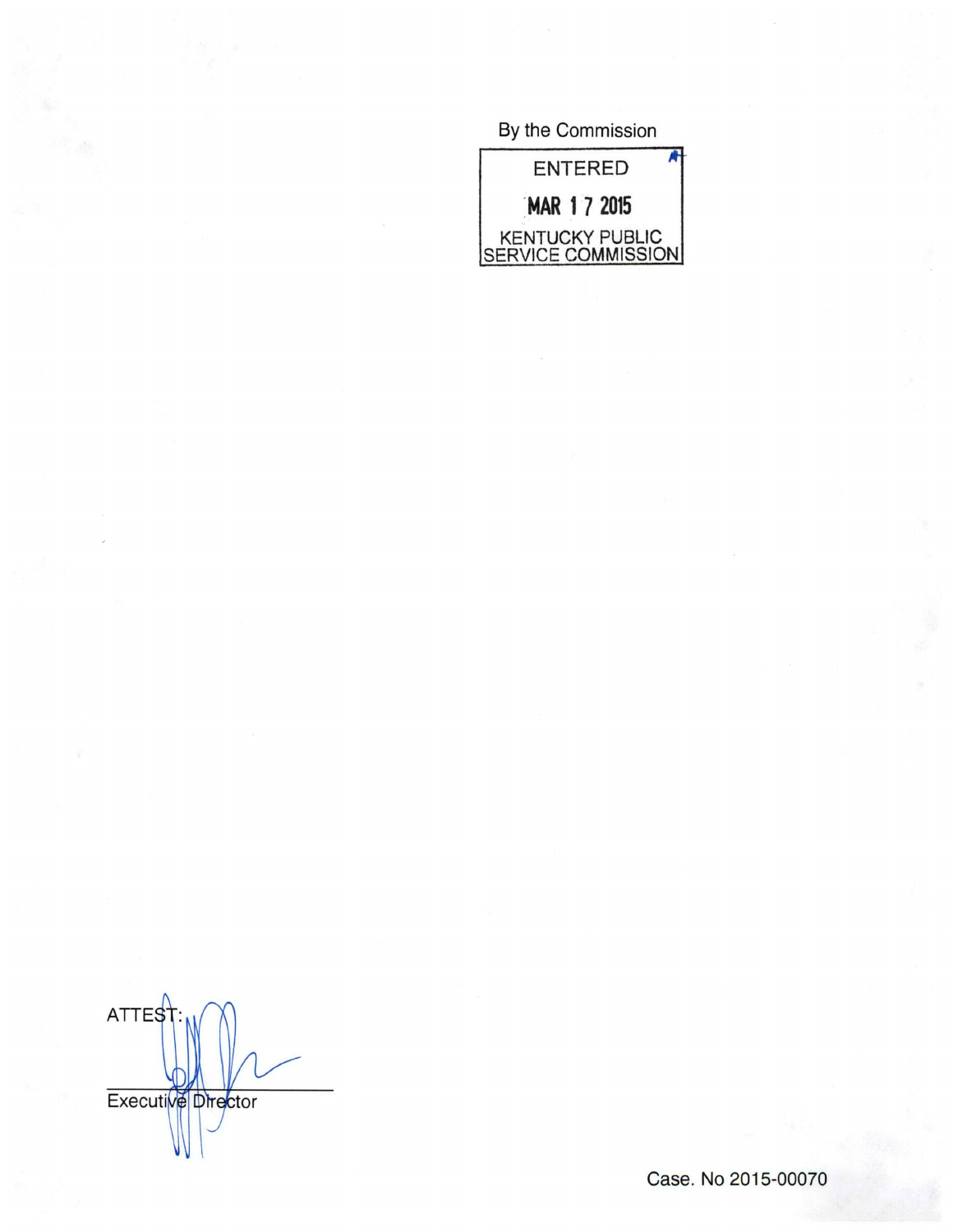## APPENDIX

# APPENDIX TO AN ORDER OF THE KENTUCKY PUBLIC SERVICE COMMISSION IN CASE NO. 2015-00070 DATED MAR 1 7 2015

The following rates and charges are prescribed for the customers in the area served by Atmos Energy Corporation. All other rates and charges not specifically mentioned herein shall remain the same as those in effect under authority of the Commission prior to the effective date of this Order.

#### RATES:

Applicable to: General Sales Service Rate G-1

#### Gas Cost Adjustment

To each bill rendered under the above-named rate schedule there shall be added an amount equal to: \$5.6985 per Mcf of gas used during the billing period.

Applicable to: Interruptible Sales Service Rate G-2

#### Gas Cost Adiustment

To each bill rendered under the above-named rate schedule there shall be added an amount equal to: \$4.4100 per Mcf of gas used during the billing period.